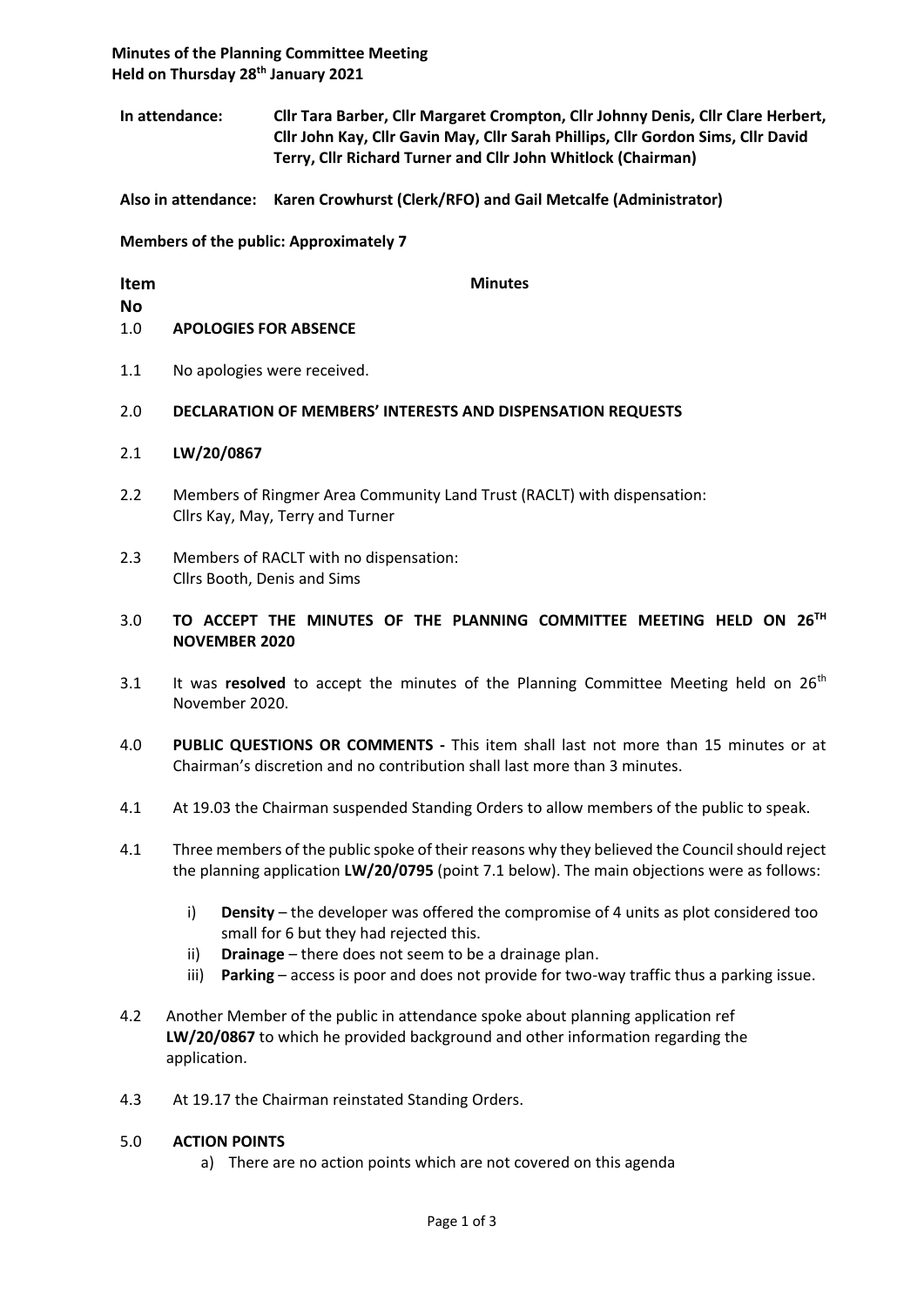- 5.1 None.
- 6.0 **CORRESPONDENCE**
- 6.1 a) Planners user group report from Cllr Kay
- 6.2 Members noted and accepted the report.
- 6.3 b) To consider any correspondence after this agenda has been published
- 6.4 None received.

## 7.0 **PLANNING APPLICATIONS**

# 7.1 **LW/20/0795 Land Rear Of Westbourne Lewes Road Ringmer**

Erection of six semi-detached single storey residential dwellings for TSA Brighton Ltd

## 7.2 **Comments and observations:**

Ringmer Parish Council offer no objections to this application.

After hearing from all members, and whilst the issues raised by the Public were recognised and discussed, it was acknowledged that the current proposal was an improvement on the previous one for detached houses. It was stated that the developer would not be able to go ahead without a solution to the drainage problem.

The Council's support went to a vote on a show of hands. There were 4 in support, 5 objections and 2 no comments.

## 7.3 **LW/20/0880 Land Adjacent 3 Mill Close Mill Road Ringmer East Sussex**

Demolition of existing vacant Garages, erection of 1x wheelchair accessible, five bedroom bungalow with associated hardstanding and soft landscaping

#### 7.4 **Comments and observations:**

Ringmer Parish Council objects to this application for the reasons below:

- i) **Design** 22 ½ degrees interlocking tiles on roof and substantially further forward than current building line.
- ii) **Not in keeping with the area** -The proposed extension will not be in keeping with surrounding dwellings.
- iii) **Parking issues** 2 parking spaces is not enough and is not in accordance with Policy 8.3 of the Neighbourhood Plan. There will also be significant impact on Mill Road as there will be an increase of parking, preventing busses from passing on an extremely busy bus route

#### 7.5 **LW/20/0867 Land Adjacent to Neaves House, Laughton Road, Ringmer, East Sussex** Erection of 6 dwellings (four affordable) (resubmission of LW/18/1011 as full application with site boundary amendment)

# 7.6 **Comments and observations:**

Ringmer Parish Council fully support this application.

- 8.0 **PLANNING CONSENTS, REFUSALS & APPEALS RECEIVED –** further information regarding consents, refusals & appeals recorded in appendix 2 None received at the time of publication of this agenda.
- 8.1 None received.